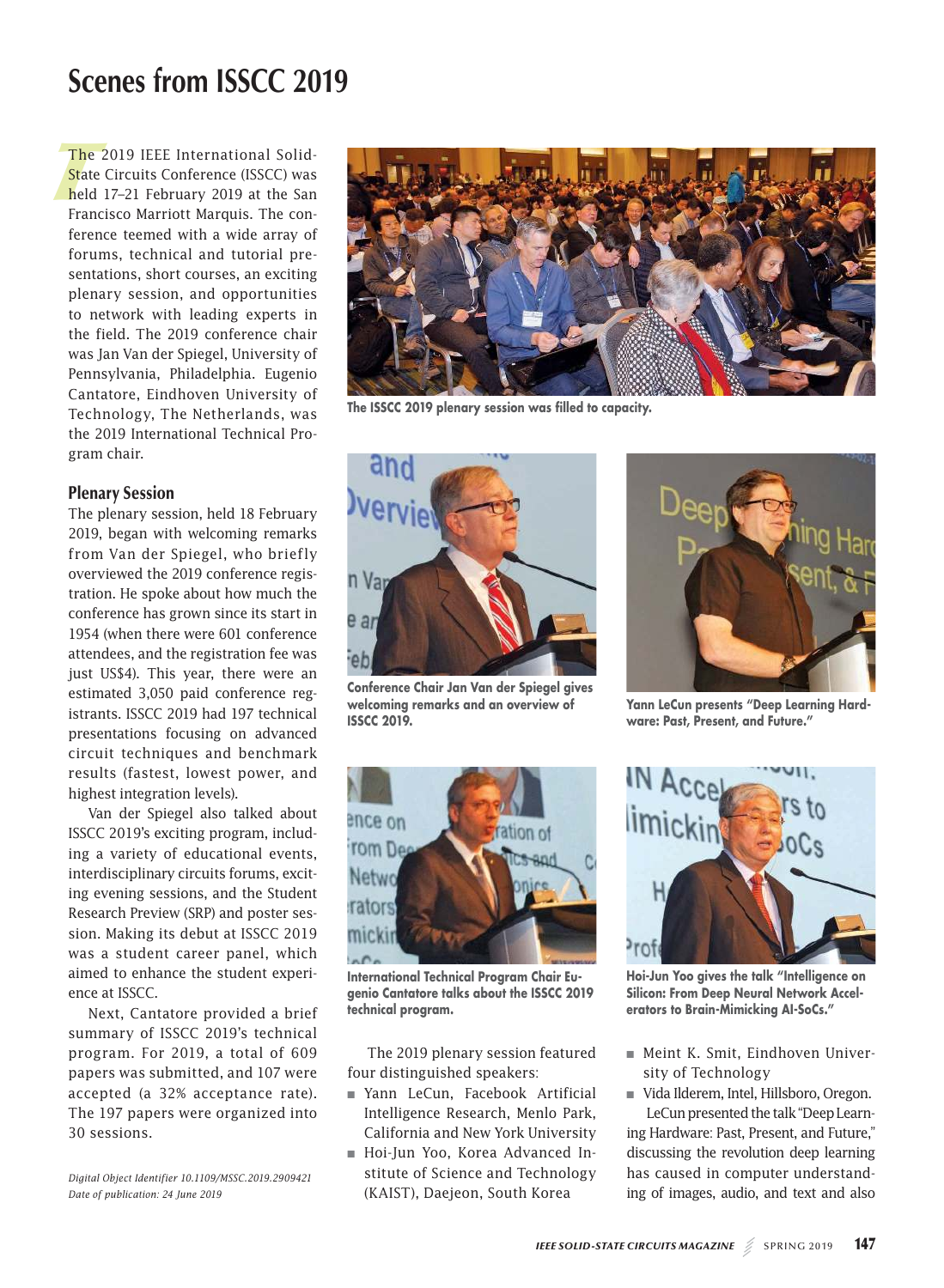considering supervised learning. LeCun ended his talk with a look at the future of deep learning and said that making progress in self-supervised learning is the main challenge of artificial intelligence (AI) in the next decade.

In "Intelligence on Silicon: From Deep Neural Network Accelerators to Brain-Mimicking AI-SoCs," Yoo discussed deep learning and mobile AI. He also spoke about brain mimicking and mobile learning, noting that brain mimicking and mobile learning will be the driving forces behind AI, opening up new requirements for next-generation deep-learning systems on chip. Yoo's talk was followed by the awards presentation.

## Awards

■ The 2018 Lewis Winner Award for Outstanding Paper was given to Shahriar Shahramian, Mike Holyoak, Amit Singh, Bahar Jalali Farahani, and Yves Baeyens for "A Fully Integrated Scalable W-band Phased-Array Module With Integrated Antennas, Self-Alignment and Self-Test."



**The winners of the 2018 Anantha P. Chandrakasan Award for Outstanding Distinguished Technical Paper with Anantha Chandrakasan (second from right) and Conference Chair Jan Van der Spiegel (far right).**



**The winners of the 2018 Jan Van Vessem Award for Outstanding European Paper with Conference Chair Jan Van der Spiegel (right).** 



**The recipients of the 2018 Takuo Sugano Award for Outstanding Far-East Paper with Conference Chair Jan Van der Spiegel (right).** 



**The recipients of the 2018 Demonstration Session Certificate of Recognition with Conference Chair Jan Van der Spiegel (far right).**



**The 2018 Evening Session Award recipients with Conference Chair Jan Van der Spiegel (far right).**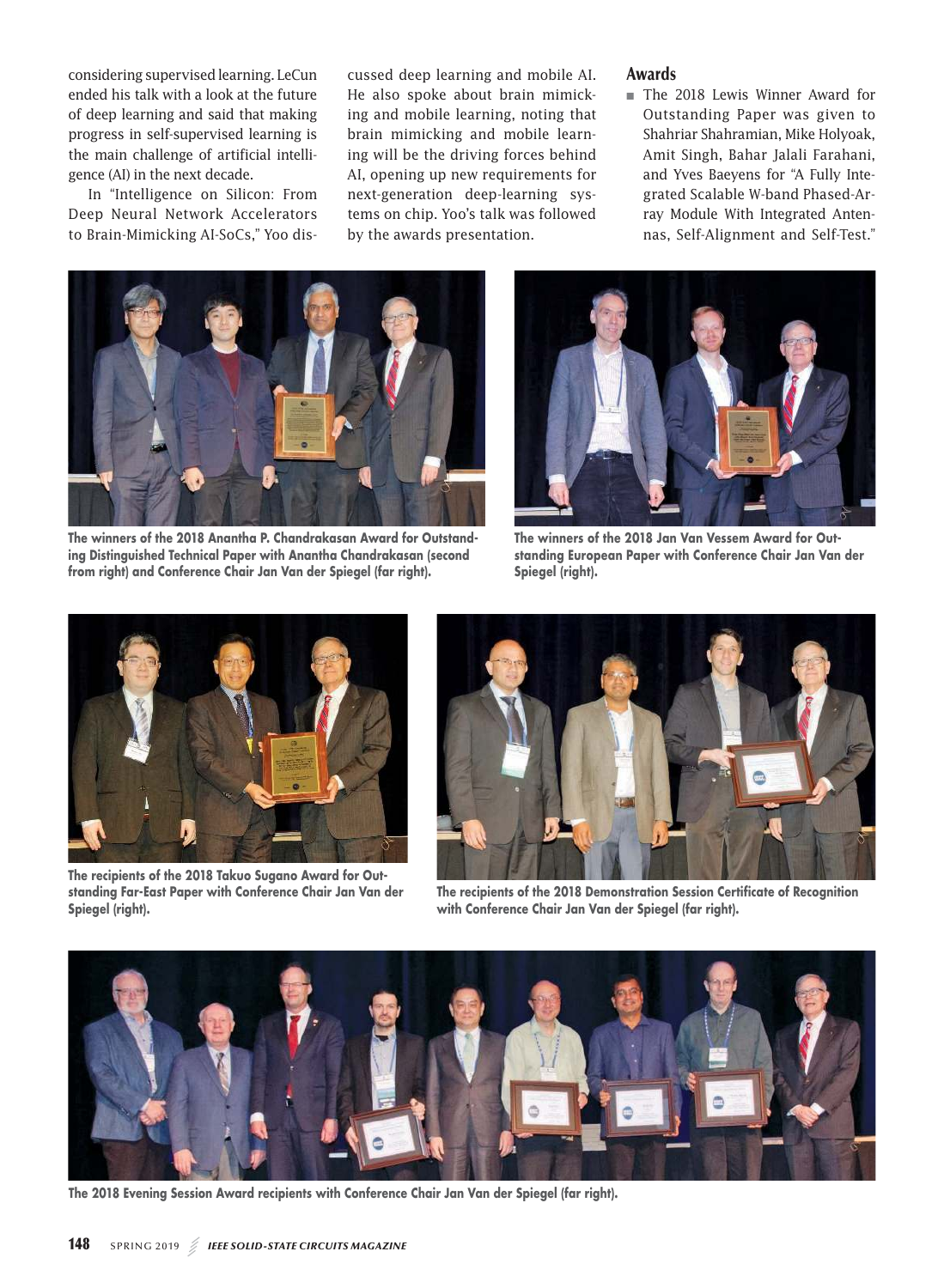

**Sorin P. Voinigescu (left), winner of the 2018 ISSCC Award for Outstanding Forum Presenter, with Conference Chair Jan Van der Spiegel.**



**Oichi Kumagai (left), recipient of the 2018 Demonstration Session Certificate of Recognition, with Conference Chair Jan Van der Spiegel.**



**Jinmook Lee (left), recipient of the 2018 Demonstration Session Certificate of Recognition, with Conference Chair Jan Van der Spiegel.**



**Sungpill Choi (left), recipient of the 2018 Demonstration Session Certificate of Recognition, with Conference Chair Jan Van der Spiegel.**

This award is named after Lewis Winner, who served as editor, publisher, and conference coordinator from 1958 to 1988. The award is based on ratings by conference attendees in the previous year.

 ■ The 2018 Anantha P. Chandrakasan Award for Outstanding Distinguished Technical Paper went to "A 16 Gb 18 Gb/s/pin GDDR6 DRAM With Per-Bit Trainable Single-Ended DFE and PLL-Less Clocking" by Young-Ju Kim, Hye-Jung Kwon, Su-Yeon Doo, Min-Su Ahn, Yong-Hun Kim, Yong-Jae Lee, Dong-Seok Kang, Sung-Geun Do, Chang-Yong Lee, Gun-Hee Cho, Jae-Koo Park, Jae-Sung Kim, Kyung-Bae Park, Seung-Hoon Oh, Sang-Yong Lee, Ji-Hak Yu, Ki-Hun Yu, Chul-Hee Jeon, Sang-Sun Kim, Hyun-Soo Park, Jeong-Woo Lee, Seung-Hyun Cho, Keon-Woo Park, YongJun Kim, Young-Hun Seo, Chang-Ho Shin, Chan-Yong Lee, Sam-Young



**IEEE SSCS President Bram Nauta talks about SSCS membership benefits.**

Bang, YounSik Park, Seouk-Kyu Choi, Byeong-Cheol Kim, Gong-Heum Han, Seung-Jun Bae, Hyuk-Jun Kwon, Jung-Hwan Choi, Young-Soo Sohn, Kwang-II Park, and Seong-Jin Jang. This award, given for the first time at ISSCC 2019, was named in honor of past ISSCC Conference Chair Anantha Chandrakasan, Massachusetts Institute of Technology (MIT), Cambridge, for his many decades of contributions.

■ The 2018 Jan Van Vessem Award for Outstanding European Paper was presented to "A 128-Pixel 0.56 THz Sensing Array for Real-Time Near-Field Imaging in 0.13 *μ*m SiGe BiCMOS" by Philipp Hillger, Ritesh Jain, Janusz Grzyb, Laven Mavarani, Bernd Heinemann, Gaëtan Mac Grogan, Patrick Mounaix, Thomas Zimmer, and Ulrich R. Pfeiffer. This award is named after Jan Van Vessem, who served as the first ISSCC European Program Commit-



**Prof. Patrick Yue (left) accepts the 2018 SSCS Outstanding Chapter Award on behalf of the SSCS Hong Kong Student Chapter.**

tee chair and is based on ratings by conference attendees in the previous year.

- The 2018 Takuo Sugano Award for Outstanding Far-East Paper was given to "A PUF Scheme Using Competing Oxide Rupture with Bit Error Rate Approaching Zero" by Meng-Yi Wu, Tsao-Hsin Yang, Lun-Chun Chen, Chi-Chang Lin, Hao-Chun Hu, Fang-Ying Su, Chih-Min Wang, James Po-Hao Huang, Hsin-Ming Chen, Chris Chun-Hung Lu, Evans Ching-Sung Yang, and Rick Shih-Jye Shen. This award is named after Takuo Sugano, who, from 1967 to 1989, served as an early member of what became the Far-East Program Committee. The award is based on rating by conference attendees in the previous year.
- The 2018 Evening Session Award went to "Lessons Learned—Great Circuits That Didn't Work—(Oops, If Only I Had Known!)." The organizers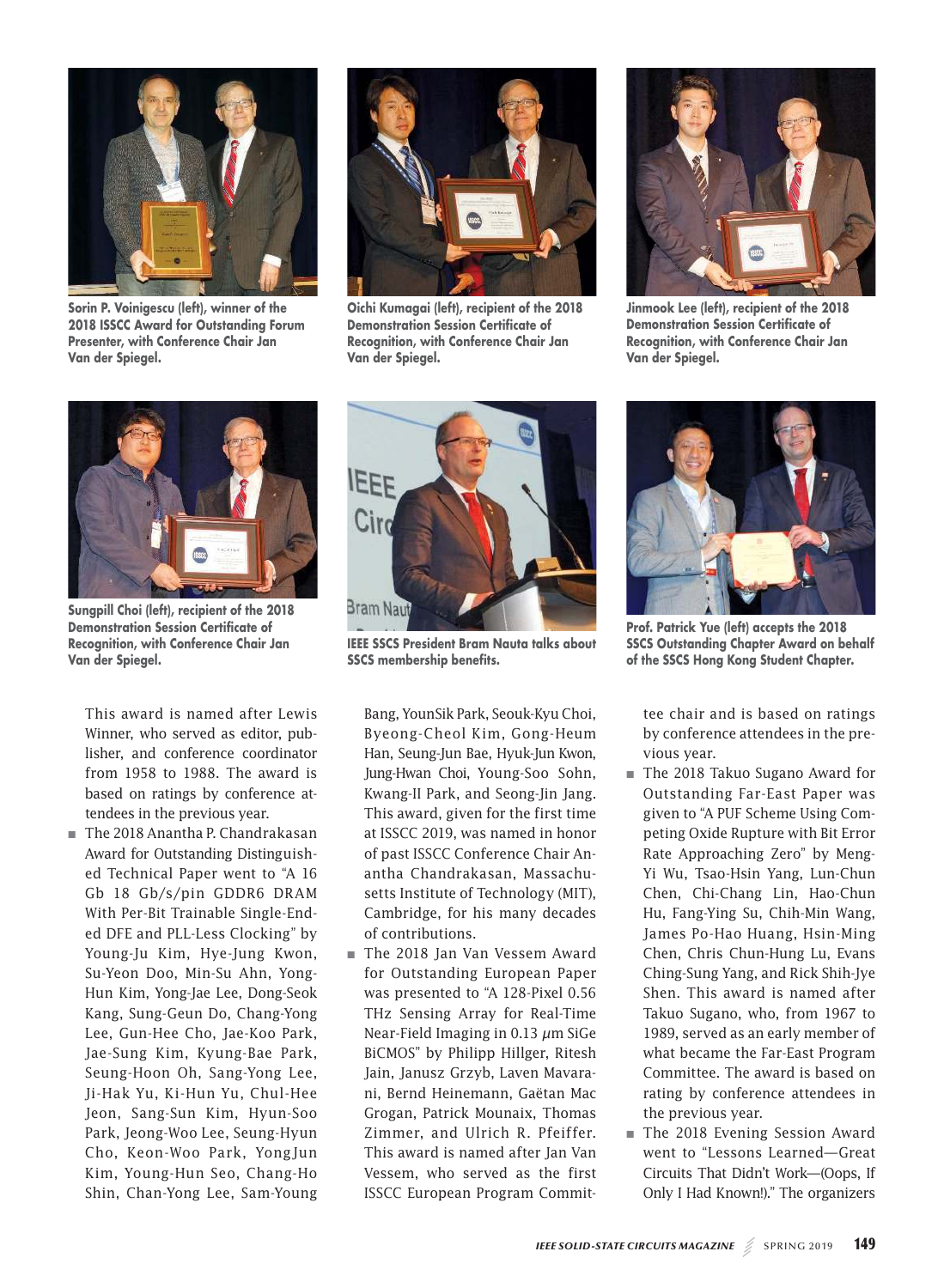

**The winners of the 2017 IEEE Journal of Solid-State Circuits Best Paper Award with IEEE SSCS President Bram Nauta (far right).** 



**Anantha Chandrakasan (left), recipient of the IEEE Solid-State Circuits Society Distinguished Service Award with SSCS President Bram Nauta.**



**Laurence Nagel (left), the winner of the 2019 Donald O. Pederson Award in Solid-State Circuits, with IEEE SSCS President Bram Nauta.**

were Phillip Restle, Kostas Doris, Vivek De, and Paul Ferguson. Tom Lee was the moderator, and the panelists were IEEE Solid-State Circuits Society (SSCS) President Bram Nauta, Nicky Lu, Shanthi Pavan, David J. Allstot, Chris Mangelsdorf, and Jon Strange. The award is based on conference-attendee ratings from the previous year.

- The recipients of the 2018 ISSCC Award for Outstanding Forum Presenter were Klaas Bult for "Energy Efficient Nyquist-Rate ADCs" and Sorin P. Voinigescu for "RF, mmwave and Fiber-Optics Design in FDSOI CMOS Technologies." The award is based on forum-attendee ratings from the previous year.
- The 2018 Demonstration Session Certificate of Recognition was given to Oichi Kumagai for "A ¼-inch 3.9 Mpixel Low-Power Event-Driven Back-Illuminated Stacked CMOS



**Meint K. Smit presents "Integration of Photonics and Electronics."**

Image Sensor" and Brian P. Ginsberg, Adrian Ozer, Karthik Ramasubramanian, Vijay Rentala, and Venkatesh Srinivasan for "A Multimode 76-to-81 GHz Automotive Radar Transceiver with Autonomous Monitoring."

 ■ In addition, the 2018 Demonstration Session Certificate of Recognition was presented to Jinmook Lee for "UNPU: A 50.6TOPS/W Unified Deep Neural Network Accelerator With 1b-to-16b Fully-Variable Weight Bit-Precision" and Sungpill Choi for "A 9.02 mW CNN-Stereo-Based Real-Time 3D Hand-Gesture Recognition Processor for Smart Mobile Devices."

Next, SSCS President Bram Nauta took the stage and talked about the benefits of SSCS membership, such as access to world-class SSCS publications, the opportunity to attend members-only SSCS webinars, free



**Vida Ilderem gives the talk "5G Wireless Communication: An Inflection Point."**

access to SSCS educational content, and the opportunity to attend SSCSsponsored conferences at a discounted rate. Nauta then presented the SSCS awards.

- The recipient of the 2018 SSCS Outstanding Chapter of the Year Award was the SSCS Hong Kong Student Chapter. Chapter Advisor Patrick Yue accepted the award on behalf of the Chapter.
- The 2017 Journal of Solid-State Circuits Best Paper was awarded for "A 28-GHz 32-Element TRX Phased-Array IC With Concurrent Dual-Polarized Operation and Orthogonal Phase and Gain Control for 5G Communications," published in the December 2017 issue of *IEEE Journal of Solid-State Circuits*, vol. 52, no. 12, pp. 3373–3391. The authors of the paper are Bodhisatwa Sadhu, Yahya Tousi, Joakim Hallin, Stefan Sahl, Scott K. Reynolds,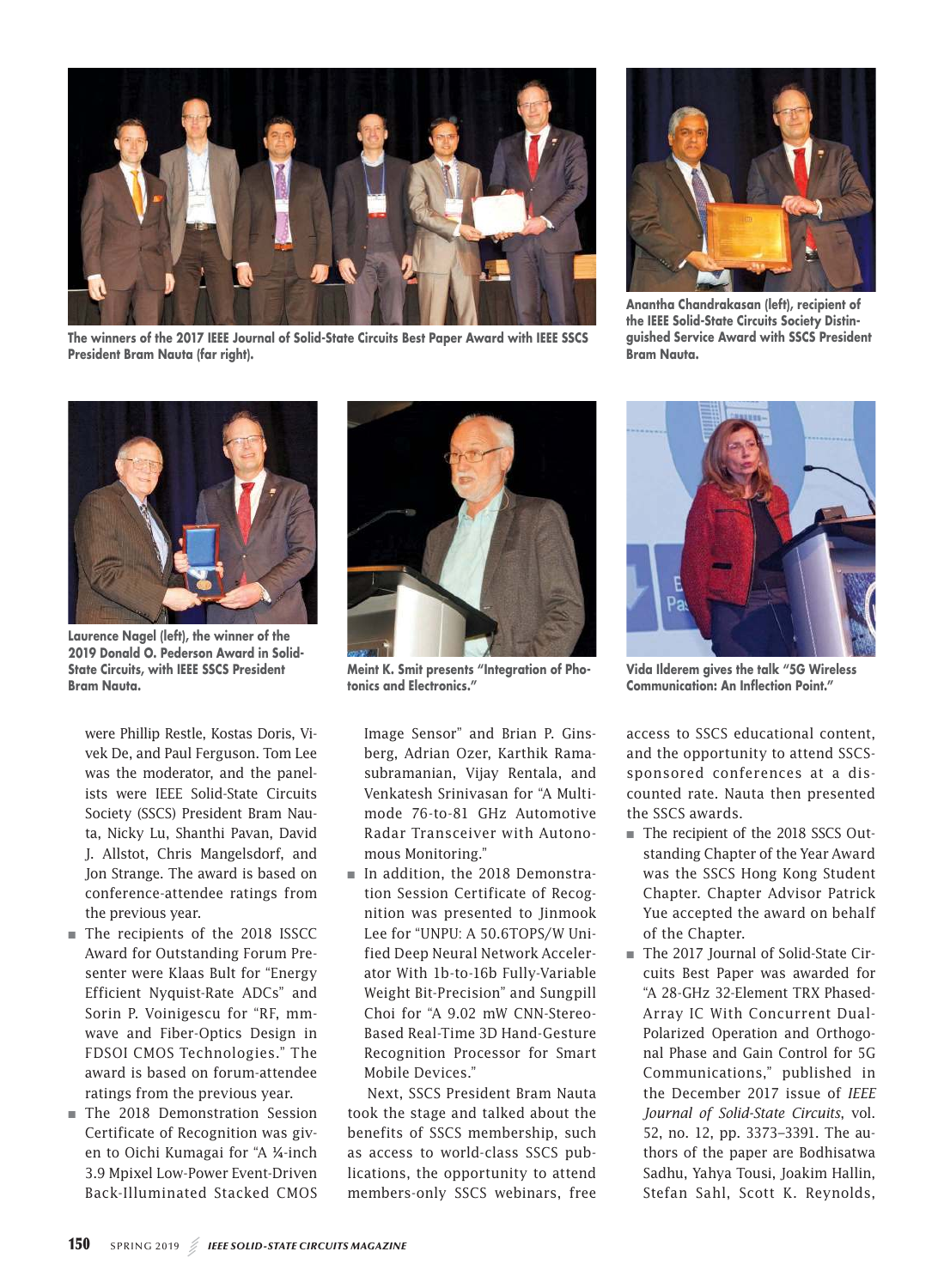Örjan Renström, Kristoffer Sjögren, Olov Haapalahti, Nadav Mazor, Bo Bokinge, Gustaf Weibull, Håkan Bengtsson, Anders Carlinger, Eric Westesson, Jan-Erik Thillberg, Leonard Rexberg, Mark Yeck, Xiaoxiong Gu, Mark Ferriss, Duixian Liu, Daniel Friedman, and Alberto Valdes-Garcia.

- For the first time ever, Nauta presented the SSCS Distinguished Service Award. This award, established in 2018, recognizes exceptional and distinguished service to the SSCS. Anantha Chandrakasan was presented the 2019 award for his service and dedication as the conference chair for ISSCC from 2010 to 2018.
- Nauta then presented Laurence Nagel with the 2018 IEEE Donald O. Pederson Award in Solid-State Circuits "for the development and demonstration of SPICE as a tool to design and optimize electronic circuits."

To conclude the awards portion of the plenary, Nauta recognized the 2019 newly elevated IEEE Fellows. For a full list of IEEE Fellows who are SSCS members, please see the article "Congratulations to the 16 SSCS Members Elevated to IEEE Fellow" in the "Society News" column in this issue. After the awards presentation, there was a short break, and the two remaining plenary speakers made their presentations.

### Plenary Session Continues

Following the SSCS awards, Meint K. Smit presented "Integration of

Photonics and Electronics," focusing on the rapidly growing application market for photonic ICs. He described the current status and future developments of InP-based generic integration platforms. Vida Ilderem then gave the last talk of the session, "5G Wireless Communication: An Inflection Point." She discussed the 5G era and the countless new opportunities for technology innovation across the computing and connectivity landscape. She spoke about the disruptive architectures and technology innovations required to make 5G and beyond a reality. After the last talk, plenary speakers were given plaques.

- Lee, SungKyunKwan University, Seoul, South Korea, and Mondira Pant, Intel, Massachusetts
- Secretary: Jerald Yoo, National University of Singapore, Singapore
- Advisor: Jan Van der Spiegel, University of Pennsylvania, and Anantha Chandrakasan, MIT
- Media/publications: Laura Fujino, University of Toronto
- A/V: Trudy Stetzler, Houston, Texas
- Committee members: Jason Anderson, University of Toronto; Masoud





Babaie, Delft University of Technology, The Netherlands; Andrea Baschirotto, University of Milan-Bicocca, Italy; Ben Calhoun, University of Virginia; Hayun Chung, Korea University, Seoul; Shidhartha Das, Arm, United Kingdom; Andreas Demosthenous, University College London; Seulki Lee, imec, The Netherlands; Salvatore Levantino, Politecnico di Milano, Italy;

**Prof. Marian Verhelst talks about machine learning at the SRP.**



**Rabia Tugce Yazicigil, Jason Anderson, Farhana Sheikh, Cormac O'Connell, Marian Verhelst, Mondira Pant, Samira Zaliasl, and Seulki Lee. Second row (from left): Salvatore Levantino, Chia-Hsiang Yang, Shahriar Mirabbasi, Atsushi Shirane, Denis Daly, Jeffrey Weldon, Makoto Ikeda, Anantha Chandrakasan, Jerald Yoo, Laura Fujino, and Shih-Chii Liu. The 2019 Silkroad Award recipient Ikki** 

**Nagaoka (left) with Far East Regional Committee Chair Tai-Cheng Lee.**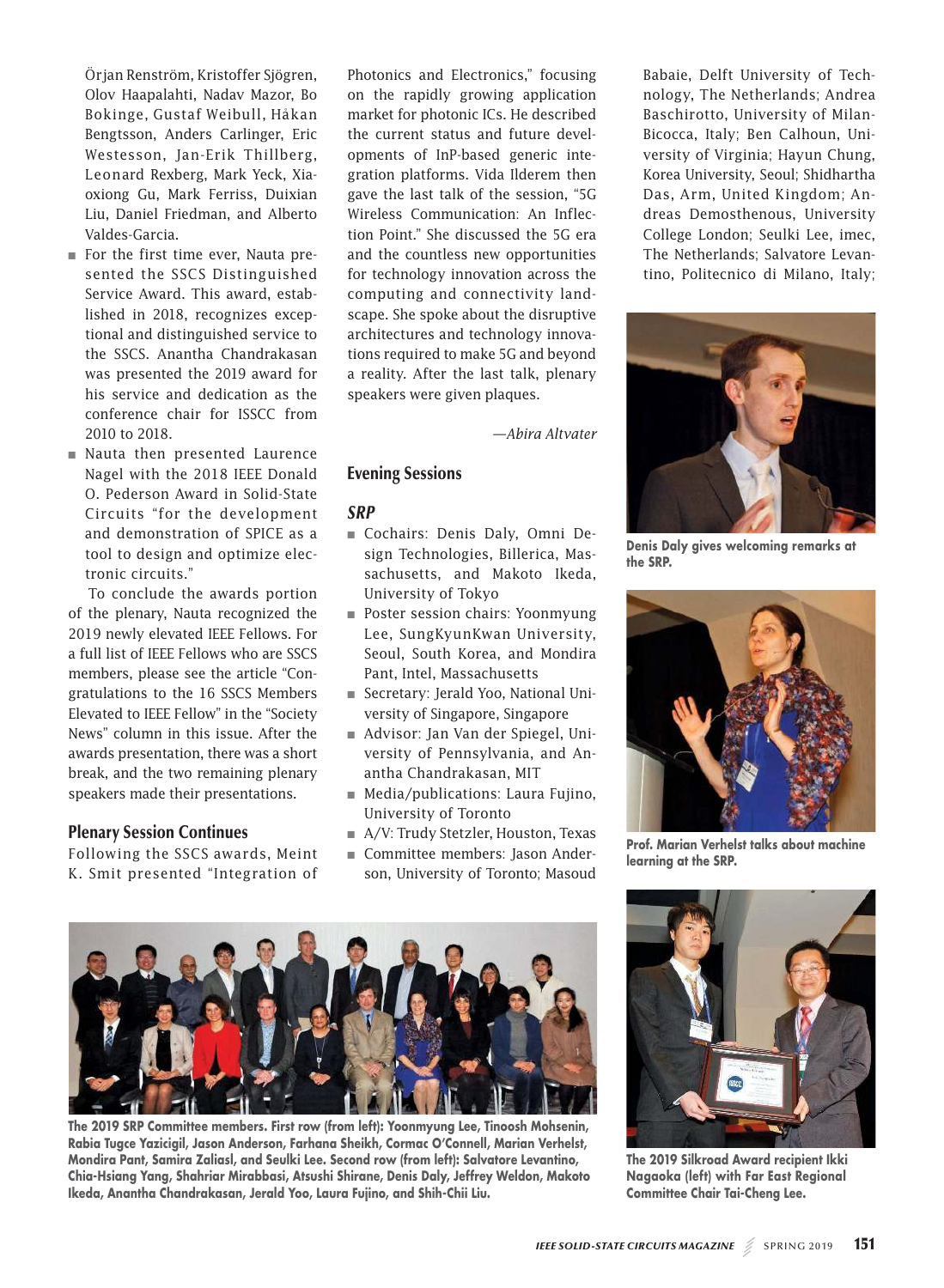

**SRP session 1 student participants and chairs. First row (from left): Muya Chang, Aminah Hina, Van Loi Le, Chia-Hsiang Yang, Tinoosh Mohsenin, Deepak Kadetotad, Hyunjoon Kim, Zhe Yuan, and Jiaming Xu. Second row (from left): Denis Daly, Makoto Ikeda, Anantha Chandrakasan, Jerald Yoo, and Laura Fujino.**



**SRP session 2 student participants and chairs. First row (from left): Mingqiang Guo, Kwanseo Park, Hamidreza Maghami, Shanthi Pavan, Samira Zaliasl, Baibhab Chatterjee, and Chaerin Hong. Second row (from left): Denis Daly, Makoto Ikeda, Anantha Chandrakasan, Jerald Yoo, Alessio Santiccioli, and Laura Fujino.**



**SRP session 3 student participants and chairs. First row (from left): Yun Wang, Beomsoo Park, Rabia Tugce Yazicigil, Hesam Sadeghi Gougheri, Tsung-Ching Tsai, Bangan Liu, and Chao Fan. Second row (from left): Denis Daly, Makoto Ikeda, Anantha Chandrakasan, Jerald Yoo, and Laura Fujino.**

Qiang Li, University of Electronic Science and Technology of China, Chengdu; Shih-Chii Liu, University of Zurich and ETH Zurich; Shahriar

Mirabbasil, University of British Columbia, Canada; Tinoosh Mohsenin, University of Maryland; Cormac O'Connell, TSMC, Canada; Shanthi

Pavan, Indian Institute of Technology (IIT) Chennai; Jae-sun Seo, Arizona State University; Mingoo Seok, Columbia University, New York; Farhana Sheikh, Intel, Oregon; Bing Sheu, Chang Gung University, Taiwan; Atsushi Shirane, Tokyo Institute of Technology; GuoXing Wang, Shanghai Jiao Tong University, China; Jeffrey Weldon, University of Hawaii; Chia-Hsiang Yang, National Taiwan University, Taipei; Rabia Tugce Yazicigil, Boston University; Samira Zaliasl, Ferric, New York; and Milin Zhang, Tsinghua University, China.

The SRP at ISSCC 2019 was held on 17 February 2019, bringing eager students to San Francisco. The program highlighted selected student research projects by graduate students from around the world. Selection is based on the work's technical quality and innovation. The session began with a welcome and introduction by SRP Cochair Denis Daly. Afterward, award recipients for the 2019 SSCS predoctoral fellowships and the 2019 ISSCC/SSCS student travel grant were acknowledged. In addition, the 2019 Silkroad Award and ISSCC 2018 SRP Award were given. The award ceremony was followed by a talk by Prof. Marian Verhelst, Katholieke Universiteit Leuven, Belgium, who presented "Machine Learning: The Next Big Opportunity for Chip Designers." She spoke about what is happening in the area of embedded processors for AI and machine learning and also discussed the opportunities this new field can provide for circuit and chip designers and how they can be prepared.

Following Verhelst's talk, each student was given 1 min to present his or her research to the audience. The talks focused on three sessions:

- 1) Digital and Machine Learning Circuits and Systems (Chairs: Chia-Hsiang Yang and Tinoosh Mohsenin)
- 2) Data Converters and Clocking (Chairs: Samira Zaliasl and Shanthi Pavan)
- 3) Analog and Wireless Circuits (Chairs: Rabia Tugce Yazicigil and Milin Zhang).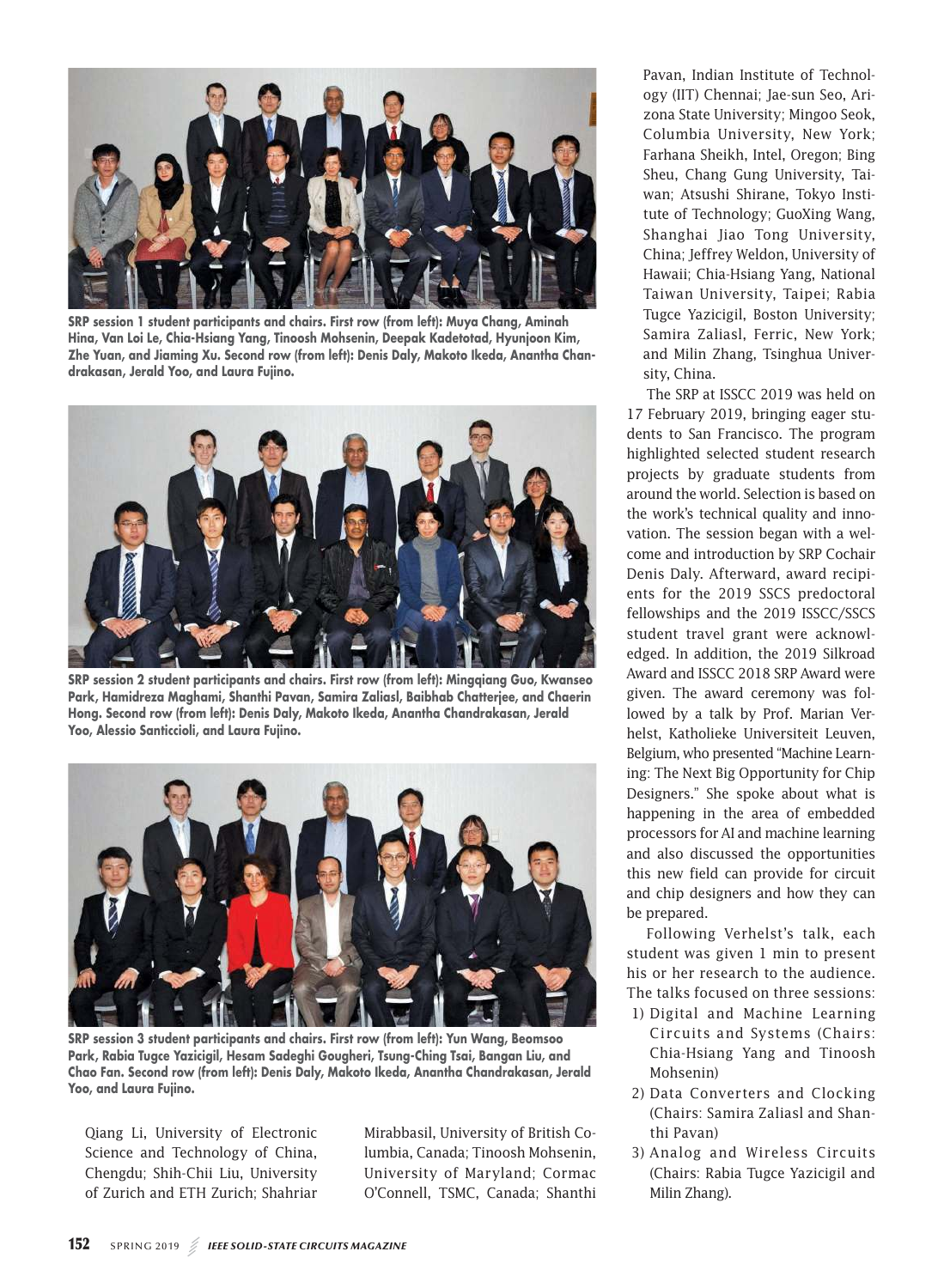After the student presentations, the poster session allowed attendees to take an in-depth look at the students' research.

*—Abira Altvater*

# *Workshop on How to Save Lives With Circuits*

- Chair: Kathy Wilcox, AMD, Boxborough, Massachusetts
- Committee: Edith Beigne, Facebook, Menlo Park, California; Dina El-Damak, University of Southern California (USC), Los Angeles; Azita Emami, California Institute of Technology, Pasadena; Ulkuhan Guler, Worcester Polytechnic Institute, Massachusetts; Rikky Muller, University of California, Berkeley; Mondira Pant, Intel, Hudson, Massachusetts; Negar Reiskarimian, Columbia University; Farhana Sheikh, Intel, Hillsboro, Oregon; Trudy Stetzler, Halliburton, Houston, Texas; Vivienne Sze, MIT; Ingrid Verbauwhede, KU Leuven; Alice Wang, PsiKick, Santa Clara, California; and Rabia Yazicigil Kirby, Boston University.

More than 300 engineers attended the workshop "How to Save Lives With Circuits" on Sunday, 17 February at the San Francisco Marriott Marquis. The workshop, cosponsored by the ISSCC and the SSCS Women in Circuits (WiC) Committee, was open to the public, and both ISSCC conference attendees and local engineers and students participated. The purpose of the workshop was to have

leading women at all stages of life talk about topics relevant to their careers in health care, AI, and security—all hot topics in our field. Two senior women were invited to give distinguished talks, two junior women gave invited talks, and a panel session, "What Can Circuit Designers Do to Bolster Security in AI-Driven Healthcare?," capped off the evening with a third distinguished talk by a Turing Award winner.

Sue Siegel, chief innovation officer of General Electric, talked about exciting research showing that electronics is helping to industrialize



**The recipients of the 2019 ISSCC/SSCS student travel grant. First row (from left): Van Loi Le, Aminah Hina, Beomsoo Park, Hesam Sadeghi Gougheri, Boyi Zheng, Chaerin Hong, Mingqiang Guo, Xiyuan Tang, Yuncheng Zhang, and Huan Wang. Second row (from left): Muya Chang, Hyunjoon Kim, Maxence Bouvier, Abhishek Bhat, Sachin Taneja, Wenning Jiang, Spyros Kalogiros, Wei Wang, and Kwanseo Park.**



**The recipients of the 2019 SSCS Pre-Doctoral Fellowship. First row (from left): SSCS Award Chair John Corcoran, Hossein Jalili, Parisa Mahmoudidaryan, Sheikh Nijam Ali, Nandish Mehta, Heein Yoon, Aravind Nagulu, Fahim ur Rahman, Angad Rekhi, and Kamala Raghavan Sadagopan. Second row (from left): Yaoyao Jia, Hani Esmaeelzadeh, Mahmood Baraani Dastjerdi, Jingzhi Zhang, Woojun Choi, Kodai Ueyoshi, Susnata Mondal, Min-Yu Huang, Yi-Chung Wu, Haowei Jiang, Linxiao Shen, Chee Cheow Lim, and Jian Pang.**



**The SRP poster session.**



**SRP chairs with ISSCC 2018 SRP Poster Award recipients (from left): Makoto Ikeda, Younghyun Lim, Sujin Park, and Denis Daly.**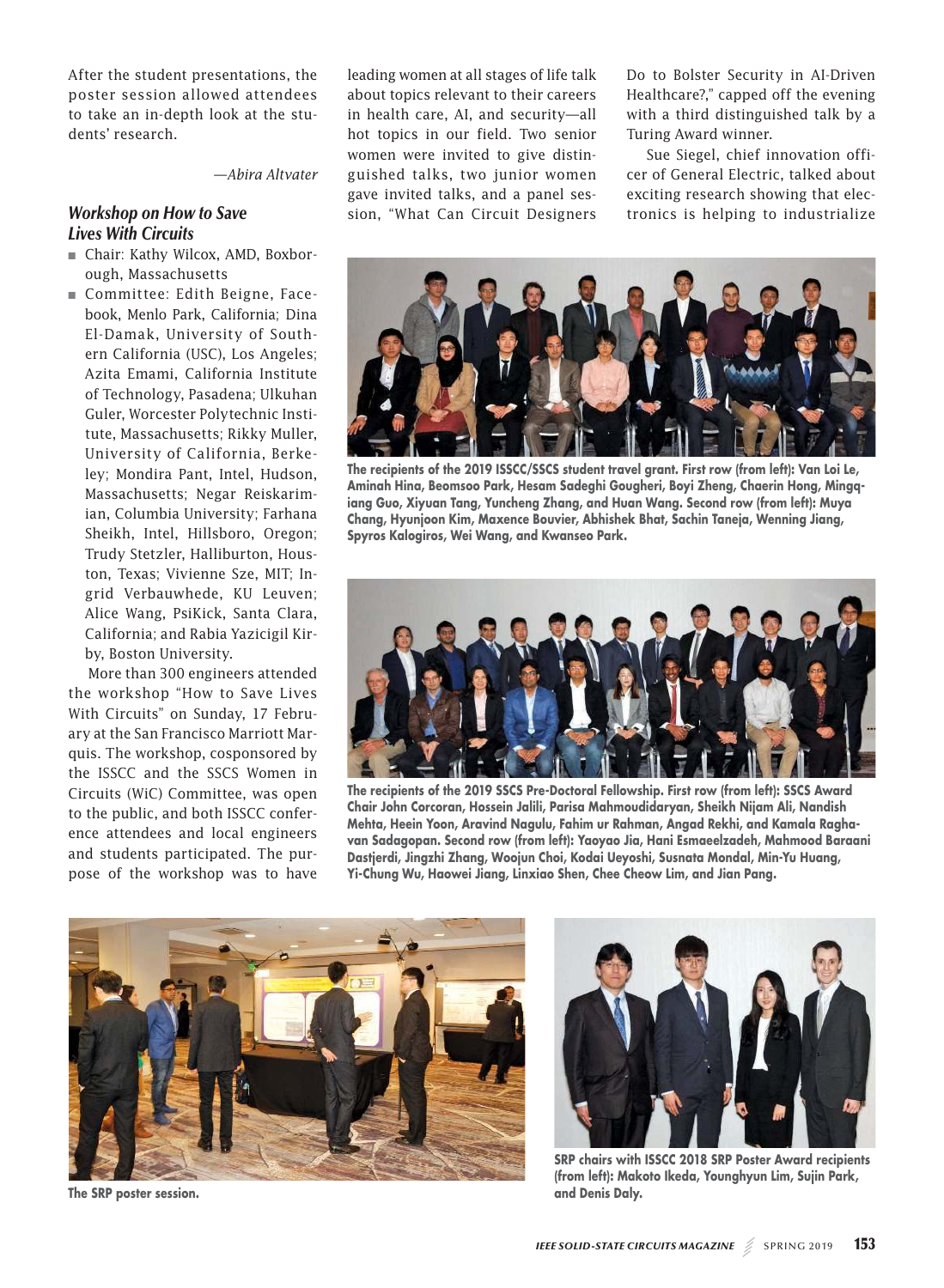

**The speakers, organizers, and chairs of the "How to Save Lives With Circuits" event (from left): Dina Reda El-Damak, Andreia Cathalin, Marian Verhelst, Sugako Otani, Shafi Goldwasser, Wenyuan Xu, Ingrid Verbauwhede, Vivienne Sze, Alison Burdett, Kathy Wilcox, Trudy Stetzler, Jennifer Lloyd, Rabia Yazicigil Tugce, Rikky Muller, Damla Dimlioglu, and Alice Wang.**

innovation and new business models. She also said that partnerships across disciplines are enabling more circuit content in medical devices and applications. After her presentation, Siegel had a fireside chat with Mondira Pant, talking about the challenges women face. Siegel shared her wisdom and described how she encourages diversity in her team and organization.

The second distinguished speaker, Dr. Jennifer Lloyd, vice president of Healthcare and Consumer Systems at Analog Devices, San Jose, California, showed how circuits are revolutionizing the CT scanner, making it both lower power and lower cost, so that it can be portable and kept at home. She encouraged the audience to embrace teamwork and learning, which are needed to keep up with the innovation required for advanced products.

Dr. Carolina Mora Lopez from imec presented exciting analog and mixedsignal circuits in neural interfaces that her team is working on. Prof. Hyunjoo (Jenny) Lee, KAIST, demonstrated circuits interacting with brains through a neuroprobe, showed the audience pictures of noninvasive probing of mice, and suggested how circuits are enabling us to understand and engineer brains. At the end of her talk, she went into some of the challenges of being the only female professor at one of the top universities in South Korea. Turing Award winner and professor at the University of California, Berkeley, Shafi Goldwasser, spoke about the foundations of cryptography and the impact circuits can make on security.

A panel session made up of five experts in the biomedical, AI, and security fields ended the night. The speakers gave audience members their widely varying views on the subject of circuits helping to keep healthcare data safe. The panel was led by moderator Ingrid Verbauwhede. The panelists were Alison Burdett, Sensium Healthcare; Shafi Goldwasser, University of California at Berkeley; Rikky Muller, University of California at Berkeley; Sugako Otani, Renesas Electronics Corporation, Tokyo, Japan; Vivienne Sze, MIT; and Wenyuan Xu, Zhejiang University, China.

Looking forward, at ISSCC 2020, the SSCS WiC Committee is looking for new programs to support more diversity within the SSCS community. If you are interested in volunteering with WiC, please contact one of the organizers through the SSCS website: https://sscs.ieee.org/ women-in-circuits.

*—Alice Wang*

## *Making a Career Choice*

Organizers: Emre Ayranci, pSemi, San Diego, California; Anantha Chandrakasan, MIT; Denis Daly, Omni Design Technologies; and Jan Van der Spiegel, University of Pennsylvania.

Moderator: Negar Reiskarimian, Columbia University.

Panelists: Edith Beigné, Facebook, California; Robert Brodersen, University of California at Berkeley; Barrie Gilbert, Analog Devices, Oregon; Nicky Lu, Etron Technology, Taiwan; and Marian Verhelst, KU Leuven, Belgium.

This year, for the first time in ISSCC history, a "Making a Career Choice" panel was organized for student attendees. Held on Monday, 18 February, the panel featured renowned experts from academia, industry, and research labs across the United States, Europe, and Asia. The conversation started with brief introductory remarks from each panelist covering the importance of building a professional network, expanding one's knowledge in a broad range of topics, the upcoming generation's role in the economic growth of the IC industry, and work–life balance.

Afterward, the floor was opened for a Q&A session. The attendees were enthusiastic to hear more about the process of innovations in circuit design, opportunities in research, and the IC industry's growing market through start-ups. The unique background and experiences of the panelists created an opportunity for discussions the audience appreciated. One important topic discussed was whether we are getting to the end of Moore's law and whether this is affecting the number of jobs in the IC industry. The consensus among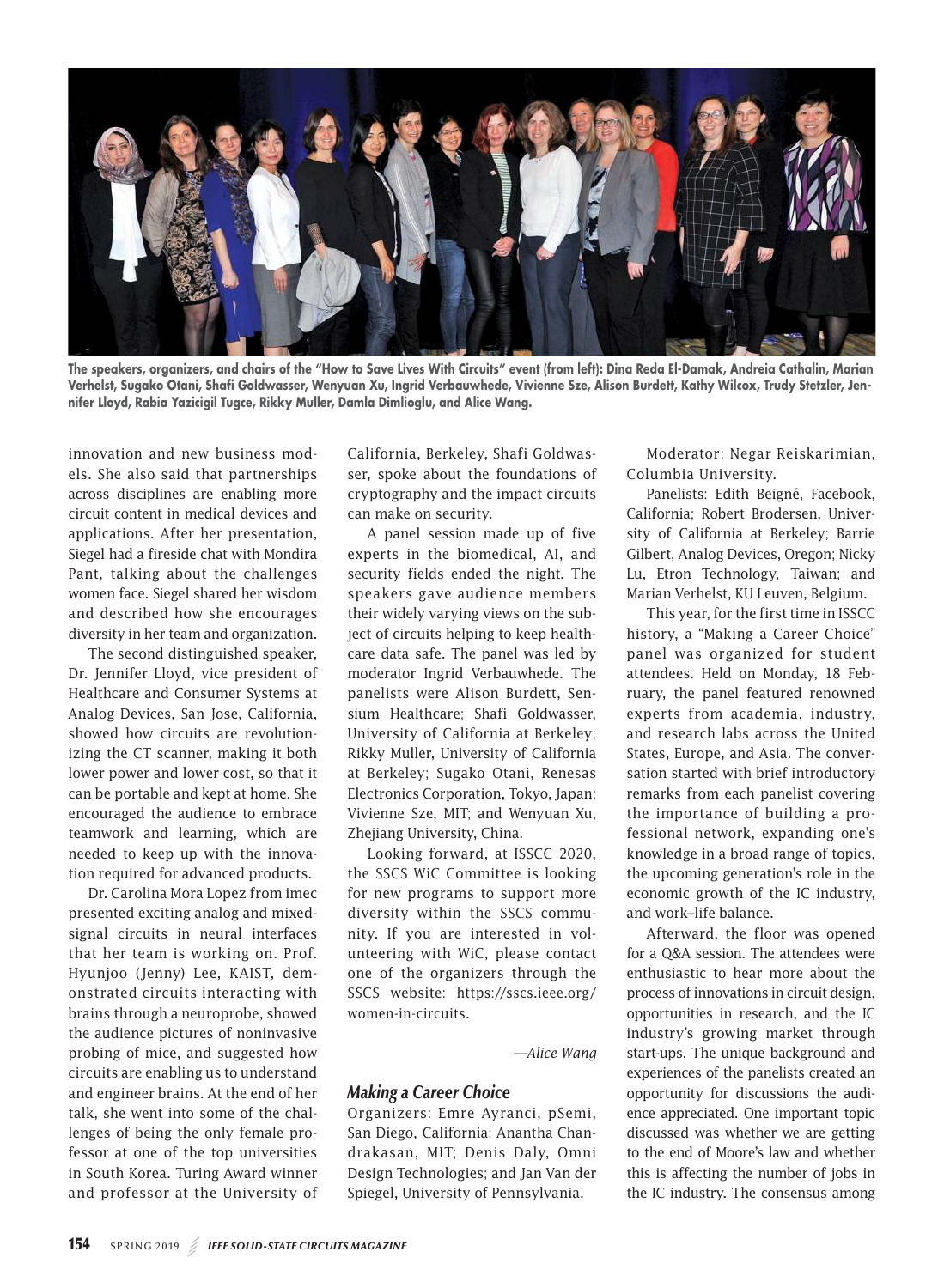panelists was that the IC industry has a unique position in tech right now. Exciting new applications from AI, machine learning, and the Internet of Things have opened new opportunities in terms of design and innovation for the newest generation of IC designers and engineers. The evening concluded with postpanel discussions and networking among the panelists and other attendees.

*—Negar Reiskarimian*

## *Industry Showcase*

Chair: Eugenio Cantatore, Eindhoven University of Technology, The Netherlands.

Session organizers: Alison Burdett, Sensium Healthcare, Abingdon, United Kingdom; Kush Gulati, Omni Design Technologies, Milpitas, California; and Un-Ku Moon, Oregon State University, Corvallis.

Committee members: Ahmed Ali, Analog Devices, Greensboro, North Carolina; Min Chen, Analog Devices, Milpitas, California; Muhammad Khellah, Intel, Hillsboro, Oregon; Yan Li, Western Digital, Milpitas, California; Yao-Hong Liu, imec, Eindhoven, The Netherlands; Mike Perrott, TDK-InvenSense, Boston; Bruce Rae, STMicroelectronics, Edinburgh, United Kingdom; Jiayoon Ru, Broadcom, Irvine, California; Takayuki Shibasaki, Fujitsu Laboratories, Kawasaki, Japan; and Youngmin Shin, Samsung, Hwansung, South Korea.

The ISSCC is the premier forum to present advances in solid-state



**Bill Dally's keynote "Accelerated Platforms: The Future of Computing" introduced the Industry Showcase event at ISSCC 2019.**

circuits and systems on chip. These developments enable exciting innovations in products and applications, and they have a far-reaching impact on everyday lives. The Industry Showcase provides a forum at ISSCC where representatives can demonstrate their most advanced products in an entertaining and interactive way.

The Industry Showcase event was organized again this year after the success of the first edition in 2018. Its format was enriched with many new initiatives. The showcase began with "Accelerated Platforms: The Future of Computing," a keynote by Bill Dally, chief scientist and senior vice president of research, Nvidia, Santa Clara, California, and professor (research) of electrical engineering and computer science, Stanford University, California.

After Dally's talk, all demonstrations were briefly introduced by Kush Gulati, while Alison Burdett presented each showcase participant with a Technology Innovation Award. The 13 demonstrations this year were chosen via an open submission, followed by a selection based on voting by the event committee. The participants in this extremely well-attended and lively event were the following:

- Altia Systems, Cupertino, California, presenting a real-time 180° intelligent vision system, producing 2D panoramic 4-K and 3D 4-K video, which includes AI-based peopleand object-detection capabilities
- AMS, Premstätten, Austria, showcasing a direct time-of-flight module, based on single-photon avalanche diode detectors, which are able to discriminate among multiple objects in the field of view with no hindrance from the glass covering the sensor
- Ayar Labs, Emeryville, California, demonstrating the TeraPHY, a highdensity electronic-photonic chiplet platform for enabling tens of terabits per second out of compute packages
- Healthrian, Daejeon, South Korea, displaying a noninvasive blood pressure monitor that exploits impedance measurements to enable a wristband form factor
- IBM T.J. Watson Research Center, Yorktown Heights, New York, demonstrating a 28-GHz software-defined phased-array radio able to optimize a wireless directional communication link in the presence of reflectors and interferers
- MediaTek, Hsinchu, Taiwan, exhibiting a vision on the future of driving,



**"Making a Career Choice" organizers, panelists, and moderators (from left): Robert Brodersen, Jan Van der Spiegel, Marian Verhelst, Barrie Gilbert, Edith Beigne, Emre Ayranci, Nicky Lu, Denis Daly, and Negar Reiskarimian.**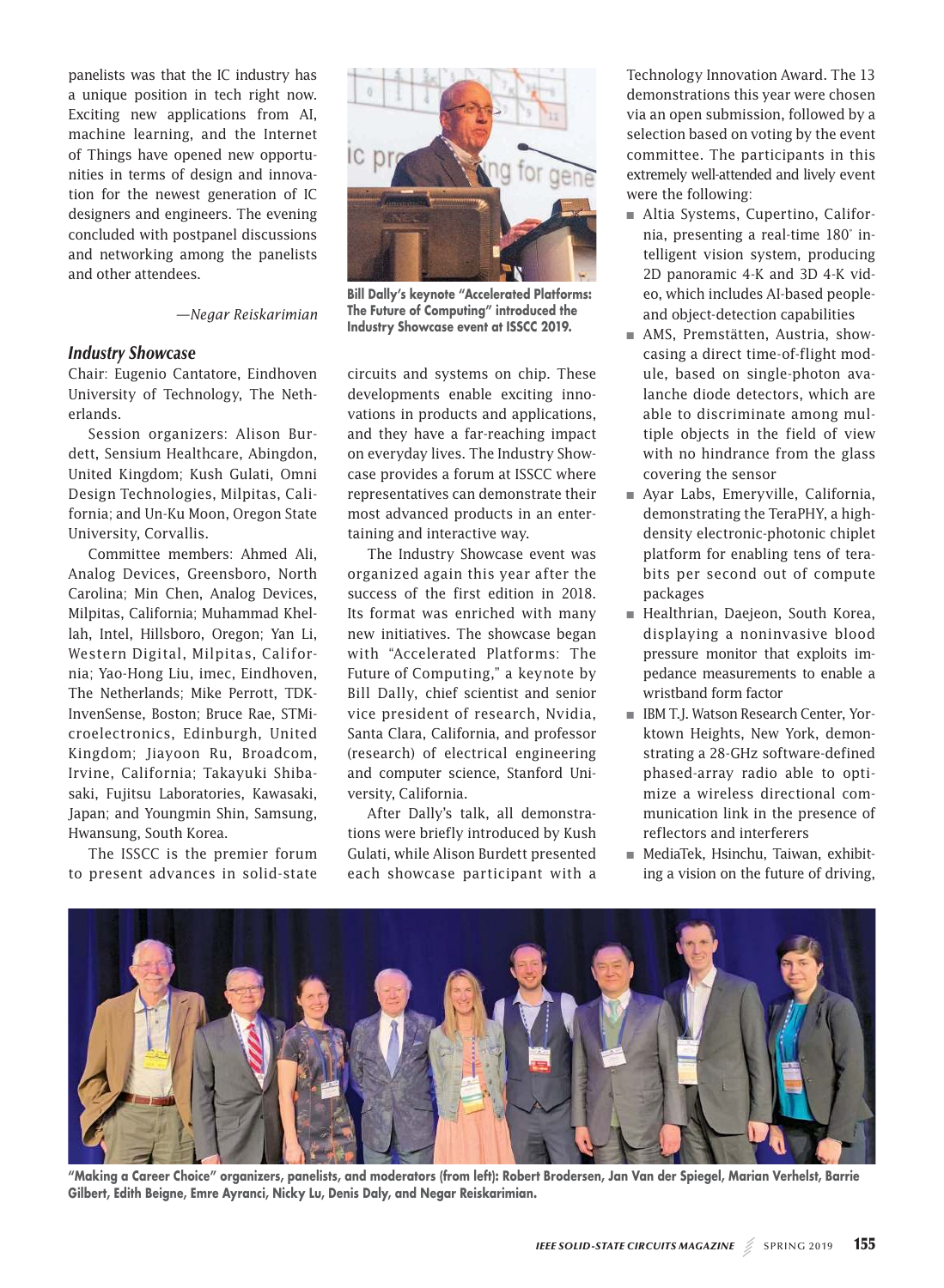

**The ballroom fills up with people before the keynote talk by Bill Dally at the ISSCC 2019 Industry Showcase event.**

including an advanced parking assist and a driver monitoring system

- $\blacksquare$  Nufront, Beijing, showing the Enhanced Ultra High Throughput wireless communication system, a reliable and low-latency system developed for high-speed rail, metro, and vehicleto-everything applications
- Nvidia, Santa, Clara, California, showcasing deep learning inference in two demos, the first focusing on inference in the data center, based on the Nvidia TensorRT inference server, and the second showing real-time video insight for up to 35 high-definition streams on a single Jetson AGX Xavier for inference at the edge
- Ouster, San Francisco, demonstrating a 64-channel lidar system that includes a single monolithic laser array chip containing 64 lasers as well as an application-specified IC (ASIC) containing 64 photodetectors and digital signal processing
- PsiKick, Santa Clara, California, showing its ultralow-power stateof-the-art sensor network with completely battery-less edge sensor nodes for continuous industrial monitoring
- Samsung Electronics, Hwaseong, South Korea, displaying a dynamic vision sensor that removes motion artifacts while tracking fast-

moving objects and is applied to simultaneous localization and mapping on a smart phone

- Samsung Electronics, presenting its Exynos Modem 5100, a new multimode 5G modem chipset supporting both sub-6-GHz and millimeterwave 3rd Generation Partnership Project 5G New Radio standards together with global cellular radio access technologies
- SiFive, San Mateo, California, demonstrating the use of open hardware and frameworks by showcasing the Nvidia Deep Learning Accelerator running on a fieldprogrammable gate array (FPGA) connected via ChipLink to SiFive's HiFive Unleashed board.

*—Eugenio Cantatore*

#### *Moving to The Dark Side!*

Tuesday featured a *Star Wars*–themed evening panel, where six executives defended their case in front of a live audience.

Organizers: Jan Westra, Broadcom, Bunnik, The Netherlands, and Matt Straayer, Maxim, North Chelmsford, Massachusetts.

Moderator: Matt Straayer.

Panelists: Dave Dwelley, Maxim, San Jose, California; Kave Kianush, Catena, Delft, The Netherlands; Curtis Ling, MaxLinear, Carlsbad, California; Jennifer Lloyd, Analog Devices, San Jose, California; Tyson Tuttle, Silicon Labs, Austin, Texas; and Patrick Yue, Hong Kong University of Science and Technology, China.

This *Star Wars*–themed evening panel certainly lived up to the hype of an epic Hollywood battle between engineering and management. The panel was appropriately divided into a trilogy of three episodes. During "Episode I: The Manage Menace," the panelists, all having moved from engineering to management, defended their case. Did they still have Jedi engineering qualities, or had they really moved to the Dark Side? More than 200 members in the audience voted for the executives from Team Jedi and Team Dark Side with an online poll.

For "Episode II: The Battle," the panelists scored points by crossing lightsabers over existential and provocative questions about the peaceful coexistence of engineering and management. During the episode, Chewbacca entered the scene by strolling around the audience and eventually joining Team Jedi onstage.

The surprises culminated in "Episode III: The End Game," a crazy fastpaced quiz. Team Dark Side almost surrendered, until unexpected help from the audience in the persons